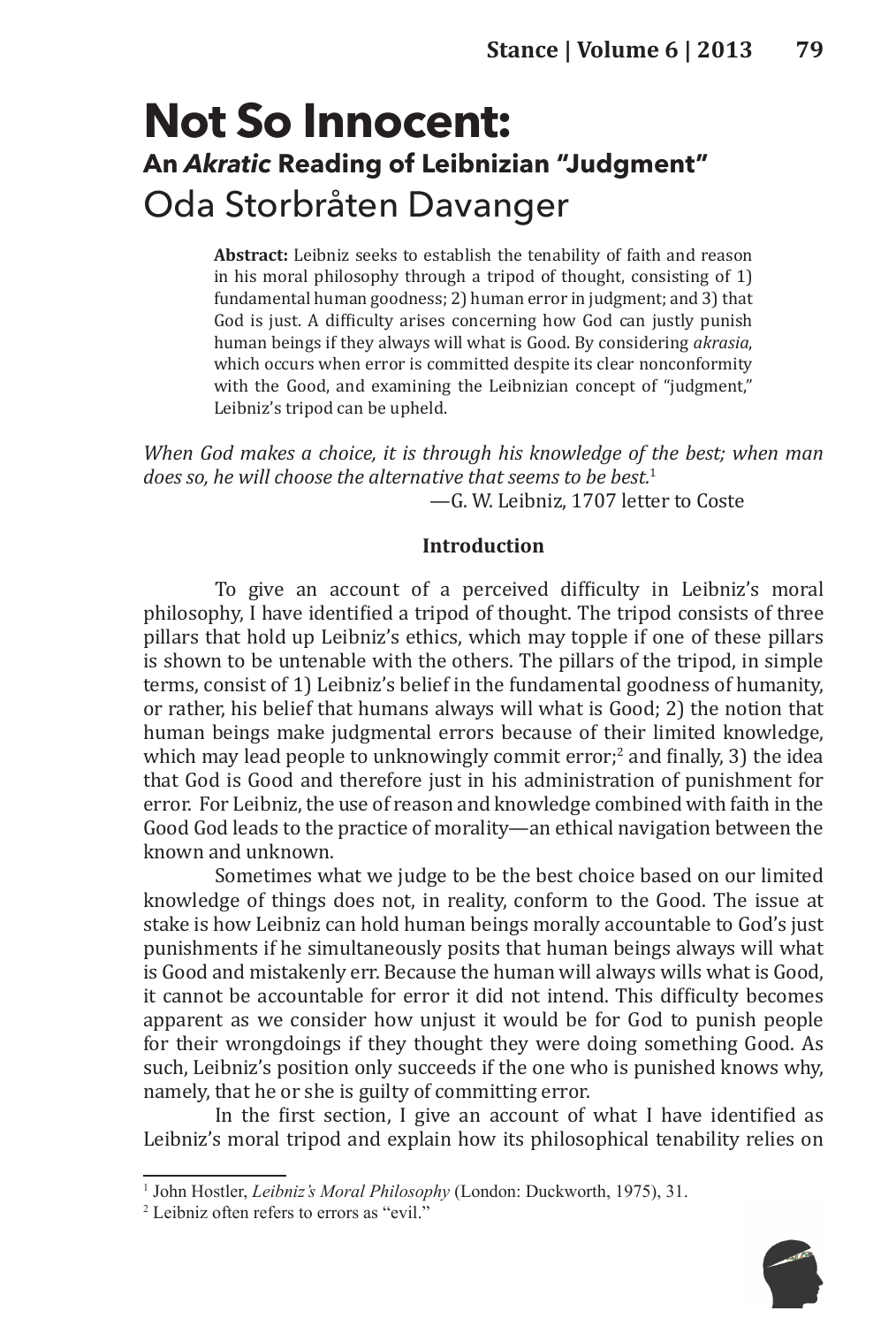accountability. Next, I find that there is a divide between Leibniz scholars regarding their understanding of how human beings commit error, whether error is due to the presence of mistakes or passions in judgment. Neither tradition, however, explores the relation between *akrasia*, viz., committing error knowingly, and accountability in Leibniz's concept of judgment. Third, I give an account of Leibniz's struggle with the tenability of reason and faith, and that, while the will is bound to what is Good, judgment may have the capacity to steer volitions in accord with the passions. I conclude that more research should be done to incorporate Leibniz's psychological elements into how scholars understand his moral philosophy, which would provide for a more tenable tripod.

## **The Tripod**

In order to maintain some of his fundamental presumptions—that God exists and is Good, and that reason is tenable—Leibniz must somehow acknowledge that guilt is inherent to humankind. Frankel identifies Leibniz's tripod as an attempt to preserve "human freedom, divine freedom, and contingency," and seeks to combine faith and reason:

> He must preserve *human freedom* firstly because 'it is in freedom that we seek the reason for praise and blame', and secondly, so that we, rather than God, may be held morally responsible for our sins. He must preserve *divine freedom* in order to preserve God's moral perfection, which requires it to choose freely to do what it knows . . . to be the best.<sup>3</sup>

In other words, free acts must be subject to the agent's control rather than being accidental or constrained.4 In order to protect the validity of God's moral perfection and the justness of His punishments (and rewards), human beings must be accountable for error. As such, reason is at stake as it applies to the freedom of humanity while divinity is also at stake insofar as the justness, namely, the Goodness of God is questioned. According to the first pillar of the Leibnizian tripod, the human will is a divine inheritance and thus humans, like God, always will what is Good.<sup>5</sup> Human beings have inherited the ability to use knowledge and reason to direct their wills toward the Good, but have inherited these perfections only limitedly.<sup>6</sup> The more they act in accordance with knowledge and "right reason,"  $\gamma$  the more

<sup>&</sup>lt;sup>3</sup> Lois Frankel, "Being Able to do Otherwise: Leibniz on Freedome and Contingency," in *Gottfried Wilhelm Leibniz: Critical Assessments*, ed. R. S. Woolhouse (New York: Routledge, 1994), 284.

<sup>4</sup> Ibid., 285.

<sup>5</sup> Bertrand Russell, *A Critical Exposition of the Philosophy of Leibniz* (London: Alden Press, 1975), 191.

<sup>6</sup> G. W. Leibniz, "Discourse on Metaphysics," in *Discourse on Metaphysics and Other Essays*, ed. Daniel Garber and Roger Ariew (Indianapolis: Hackett, 1991), §1.

<sup>7</sup> G. W. Leibniz, "Letter to Magnus Wedderkopf, May 1671," in *Philosophical Papers and Letters: A Selection*, ed. and trans. Leroy Loemker (Chicago: Chicago UP, 1956), 227.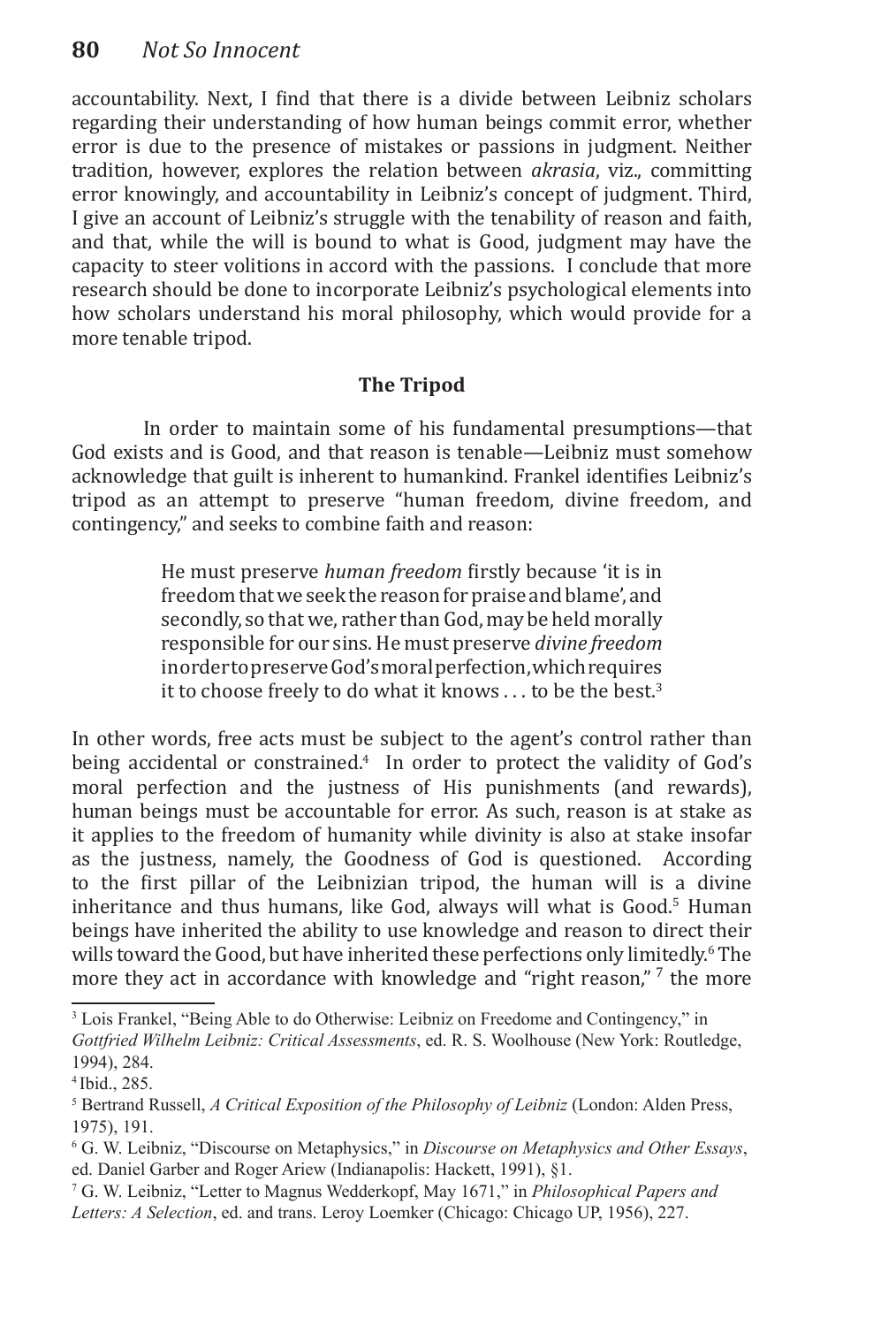free are human beings, for it is then that they allow their wills to contribute to the manifestation of what is Good.<sup>8</sup>

A person who knows through reason what is Good but chooses to act according to apparent goods and passions rather than the actual Good is *akratic. Akrasia* is a term used to describe a situation where "an agent fails to adopt in practice what he sincerely judges to be the best course of action."<sup>9</sup> For example, someone may choose to smoke cigarettes while pregnant, despite knowing that this act is wrong, viz. an error. In contrast to the Aristotelian understanding of *akrasia*—that the *akratic* person is overcome by desire— Leibniz believes that the *akratic* person actively chooses the less good action "in accord with reasons, albeit ones that would not generally be regarded as valid."<sup>10</sup> The smoking pregnant woman, for example, may reason that her smoking habits are beneficial to the pregnancy because quitting would create horrible levels of stress, although she very well knows that this reason is not valid. The question pertaining to the Leibnizian tripod is how to account for *akrasia* if human beings always will what is Good. Examining the Leibnizian concept of judgment can illuminate how *akrasia* and human goodness can coexist without contradiction.

According to Leibniz, judgment plays a special role in volition. For Leibniz, volition is distinct from the will. The two elements of Leibnizian volition are *conatus*, translated as "striving, essence, or desire," and *opinio,* namely judgment.<sup>11</sup> In other words, 1) human beings will the Good, and 2) in order to conclude in a judgment they must deliberate by reasoning about what the Good is in any given situation. Leibniz held that the human will cannot alone initiate volition, which also relies on judgment.12 For Leibniz, *conatus* is a striving that follows *opinio*, which is responsible for identifying the Good.<sup>13</sup> As such, volition is the product of the relation between willing and judging. How one understands the concept of judgment is important to one's reading of the second pillar of the Leibnizian tripod, because it influences accountability and dictates whether or not error is strictly committed unknowingly.

For Leibniz's tripod to be tenable there must be some accountability that renders human beings responsible for their actions. I claim that such accountability is located not in the will, but in the thinking of volition, namely judgment. Leibniz's concept of judgment may preserve human goodness while it also accounts for the error that is derived from the misuse of reason. Perhaps this misuse, or rather, the "improper use of ideas [that] gives rise to several

<sup>&</sup>lt;sup>8</sup> Leibniz is drawing from Augustine's "The Free Choice of the Will," which posits that freedom is not achieved by being free of a master, but in following the right master. The right master is reason and knowledge, not passion. *The Fathers of the Church*, vol. 59, trans. Robert P. Russell (Washington: Catholic University of America Press, 1968), 146.

<sup>9</sup> Hostler, 31.

<sup>&</sup>lt;sup>10</sup> Ibid.

<sup>11</sup> Ibid., 18-9.

<sup>12</sup> Ibid., 19.

<sup>13</sup> Ibid., 18.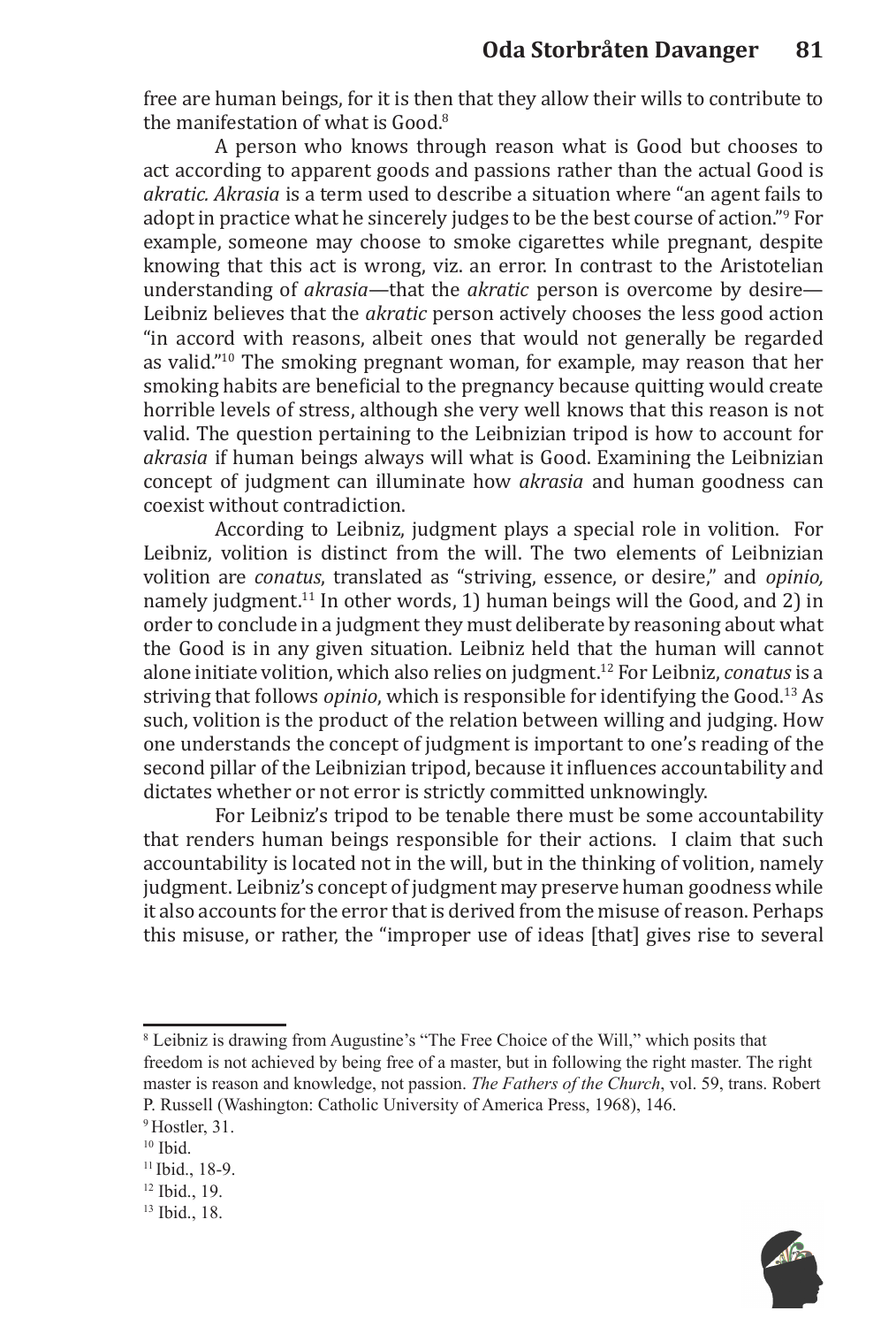errors," is a self-deception that provides the legitimacy needed for the will to regard an apparent good as Good.14

## **Innocence and Accountability**

I find that many differences in scholars' interpretations of Leibniz's moral philosophy can be attributed to the lack of focus on Leibniz's concept of judgment. I posit that the philosophical tenability of the Leibnizian tripod is threatened by the role of accountability, or lack thereof, set forth by the innocence tradition. In contrast, the passion tradition claims that it is possible to commit error while also having clear knowledge about what is Good.

Of the innocence tradition, Maitra interprets Leibniz's philosophy in such a way that error can only be committed unknowingly, and thus not *akratically*. <sup>15</sup> Maitra's reading finds that judgment can be false while still being representational of perceptions, which are always true. A false judgment is an error in which the "mistake is to believe (i.e., to judge as true) that which is false," namely, to believe an incorrect interpretation or inference.<sup>16</sup> Maitra explains that the representation of perceptions might not be clear or distinct, but that the intellect will try to comprehend these confused and incomplete perceptions.<sup>17</sup> The error of judgment then occurs in the privation of completeness, where one's limited understanding modifies confused and incomplete perceptions to find meaning.<sup>18</sup> What one immediately perceives is a truth, although the intellect may mistake this truth for a falsity. The intellect may mistake an actual Good for an apparent good and vice versa, which would lead to committing an unknowing error.

Through her interpretation of Leibniz, Maitra claims that he succeeds in maintaining the Goodness of God because perceptions, all of which are received from God, are true even though these perceptions may be misunderstood to be something they are not. Her use of human "error," however, is confusing as it is unclear whether it refers to what is morally wrong or just factually incorrect. Maitra makes no effort to consider *akrasia* in her work and finds that human error is the result of limited judgment leading to faulty understanding. By disregarding the possibility of *akrasia*, her interpretation of Leibniz's ethics finds the first pillar, the goodness of human beings, to mean that human beings are solely Good. As such, it would seem that human beings are morally responsible for acting according to factual misunderstandings. This regard for human innocence must inevitably lead to the conclusion that divine punishment is unjust, which threatens the third pillar of the tripod, God's Goodness.

Murray, unlike Maitra, finds a place for *akrasia* within Leibniz's moral philosophy. Murray, of the passion tradition, claims that Leibniz's philosophy

17 Ibid., 65.

<sup>&</sup>lt;sup>14</sup> Leibniz, "Discourse," §23.

<sup>15</sup> Keya Maitra, "Leibniz's Account of Error," *International Journal of Philosophical Studies* 10, no. 1 (2002).

<sup>16</sup> Ibid., 63.

<sup>18</sup> Ibid.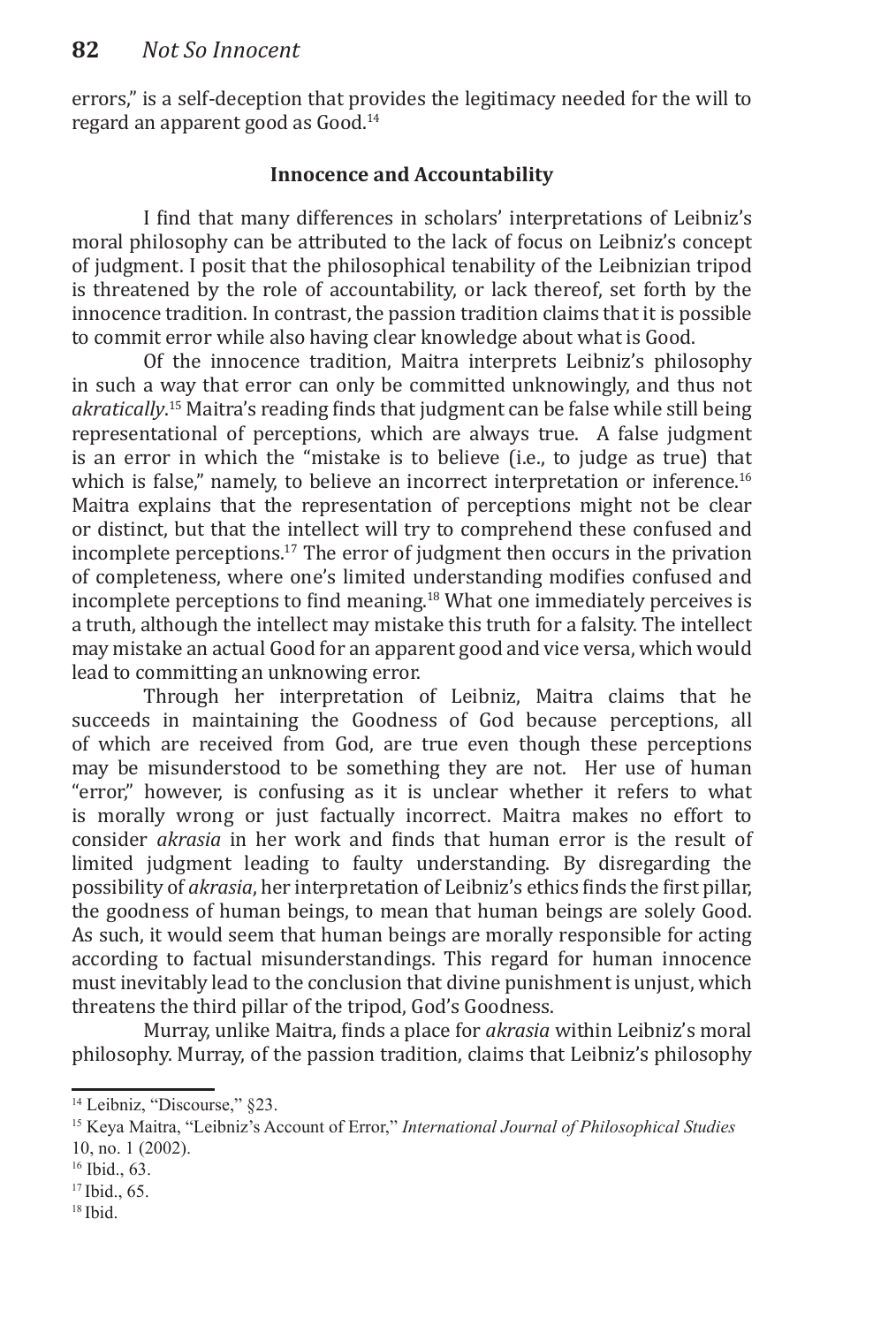is consistent with the discipline of psychology in viewing the intellect as a deliberating faculty that chooses between courses of action.<sup>19</sup> When deliberation arrives at a judgment, the will follows an action that judgment has reasoned to be Good.<sup>20</sup> According to Murray's research, the psychological tradition finds that those courses of action judged to be Good could only incline, but not necessitate choice.<sup>21</sup> Murray asserts that this lack of necessitation is a symptom of *akrasia*. <sup>22</sup> He claims that passions are "appetitions resulting from unconscious or confused perceptions or apprehensions," such that *akrasia* occurs when unconscious drives influence volition.<sup>23</sup> In opposition to Maitra, Murray not only understands confused perceptions as passions, but employs *akrasia* to argue that "passions affect choice by changing the premises that the intellect employs in deducing the last practical judgment."24 In a sense, Murray's understanding of the Leibnizian system involves possibilities of adjusting the playing field of deliberation in the interest of the passions. Thus, Murray finds that the agent does not realize what perceptions it is subject to during the deliberative process. Although he clearly understands the concept of judgment to involve complicated and unconscious factors, it is still not evident that Murray believes human beings may choose to commit error despite knowing the act in question is an error.

Unfortunately, despite Murray's recognition of the need for accountability in Leibniz's moral philosophy, Leibniz employed a different understanding of *akrasia* than Murray. The concept *akrasia* traditionally refers to the incontinent person who lacks self-restraint and control.<sup>25</sup> Murrav is employing the traditional, Aristotelian notion of *akrasia*, and not the Leibnizian one by which human beings know better, but freely choose the apparent good over the real Good. According to Leibniz:

> It is a daily occurrence for men to act against what they know; they conceal it from themselves by turning their thoughts aside, so as to follow<br>their passions. Otherwise we would not their passions. Otherwise we would not<br>find people eating and drinking what they find people eating and drinking what they know will make them ill or even kill them.<sup>26</sup>

It is evident from this quote that Leibniz not only concerned himself with the problem of *akrasia*, but might have also conceived of a psychological

23 Ibid.

<sup>26</sup> G. W. Leibniz, *New Essays on Human Understanding*, eds. and trans. Peter Remnant and Jonathan Bennett (Cambridge: Cambridge University Press, 1996), 1xxxv.



<sup>19</sup> Although Murray does consider some disparities within the psychology tradition, on this point he claims there is a general agreement among the consulted psychology faculty.

<sup>20</sup> Michael J. Murray, "Spontaneity and Freedom in Leibniz," in *Leibniz: Nature and Freedom,* eds. Donald Rutherford and J. A. Cover (New York: Oxford University Press), 114.

 $21$  Ibid.

<sup>22</sup> Ibid., 115.

<sup>24</sup> Ibid., 118.

<sup>25</sup> Henry George Liddell and Robert Scott, *A Greek-English Lexicon* (Oxford: Clarendon Press, 1968), 54.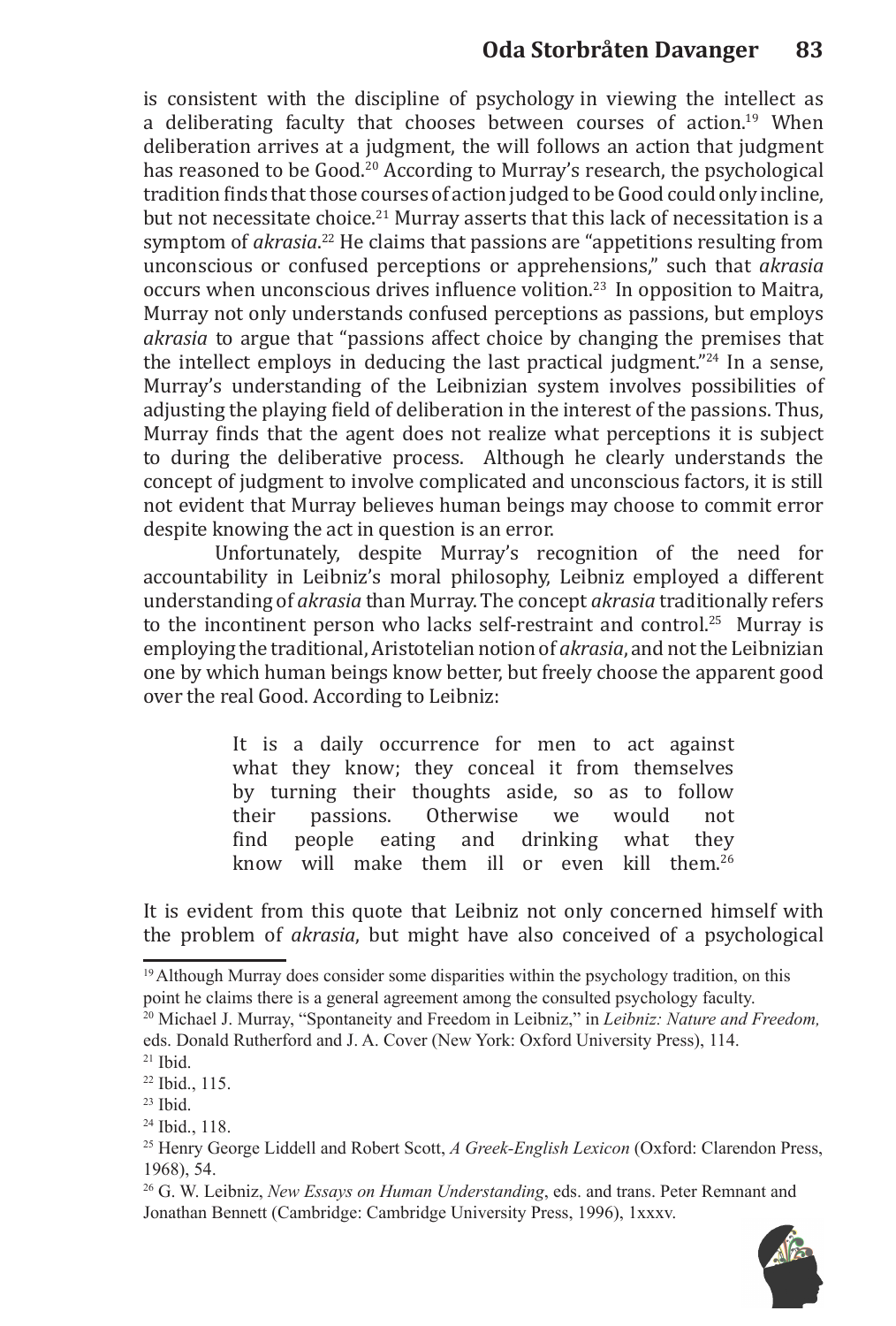maneuver of self-concealment of some of one's own mental processes. Under Leibnizian *akrasia* the person committing error is acting according to reason, renders what is chosen freely chosen. Even though the person might "not do so for the right reason,"and thus not achieve the highest level of freedom from passions, he or she did make a choice based on reason. Thus the choice was made freely, and the person is therefore accountable.<sup>27</sup> It is not the passions that overtake the intellect, but rather, *akrasia* is when judgment misuses reason to self-manipulate the conception of what is Good so that the passions appear Good. I posit that those who often commit *akratic* acts are artisans of making their desires seem reasonable. Those who often employ *akrasia* as a way of defending their actions to themselves misuse reason in such a manner that allows them to will otherwise than the Good. This strategy leads the will to some misrepresented construction of goodness instead of the actual Good. *Akrasia*, then, is the manipulative misuse of reason against better judgment that allows for a final product, a volition, which chooses an apparent good.

The significance of acknowledging *akrasia* in Leibniz's philosophy is that it renders just any divine judgment on human behavior. This accountability of *akrasia* reconciles the third and second pillar of the Leibnizian tripod, that is, that God is just and human beings make errors, which can be done unknowingly, but which can also be *akratic*. The issue with the innocence and passion traditions is that human beings seem set up for inevitable failure for which they are being punished. Because the innocence tradition finds that knowledge of the Good is so difficult to grasp, it seems that human beings have no option aside from unintentionally committing error and, furthermore, no option but punishment. The passion tradition also finds a certain helplessness in human beings as it holds that error committed knowingly is a result of the passions' overwhelming influence on the unconscious. I find that both the traditions' interpretations of the second pillar—that human beings commit error solely because of limited knowledge (innocence tradition), and that passions unconsciously cloud judgment (passion tradition)—conflict with the third pillar in the Leibnizian tripod, that God is Good and punishes justly.

## **Understanding Judgment**

A person's volition cannot be solely directed toward the Good if God justly punishes that person. In Leibniz's system, human beings have inherited some of God's perfections, but are separate from God because of their imperfections. Leibniz describes this distinct human agency as follows:

> We could call that which includes everything we express our essence or idea; since this expresses our union with God himself, it has not limits and nothing surpasses it. But that which is limited in us could be called our nature or our power. $28$

<sup>27</sup> Hostler, 32.

<sup>28</sup> Leibniz, "Discourse," §16.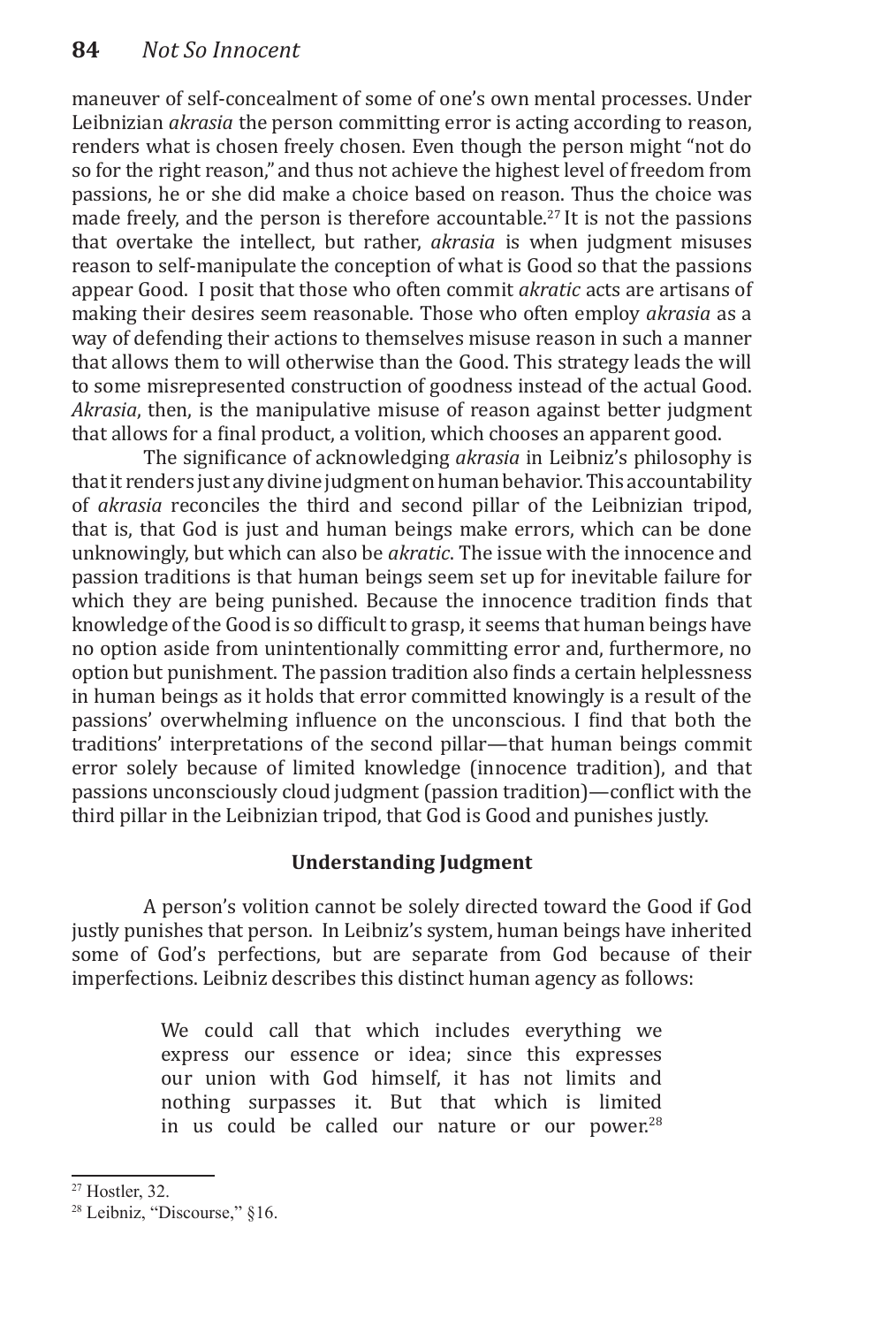For Leibniz, the limited aspects of human nature are due to a certain division from God, such that not all components in human beings are divine inheritances. Accountability and agency must be part of human nature instead of a divine inheritance. Otherwise, Leibniz would have to admit that God authors error and punishes unjustly. Judgment, then, must be part of what is limited: the nature of humanity, its agency.

I claim that the tenability of the Leibnizian tripod is successful on the basis that humans knowingly misuse reason. As I explained in the first section, Leibniz's conception of volition is that it is composed of both the will, *conatus*, and judgment, *opinio*. I posit that volition is the product of the relation between the will, which is a divine inheritance and therefore represents infinity, and judgment, which represents finitude. As such, the will (*conatus*) is part of the essence or idea of humankind that includes divine inheritance and expresses the union with God, and judgment (*opinio*) belongs to the privative part that is necessary for human agency. It is because *akrasia* is located in *opinio* that I can maintain that the human essence, indeed a word used to translate *conatus*, is Good and always wills what is Good. Therefore, Leibniz's distinction between the essence and nature of human beings makes it possible to account for the goodness of human beings as well as their accountability for error.

Although the capability of knowingly committing error initially appears to conflict with the pillar of human goodness, I have attempted to establish an interpretation of Leibniz's moral philosophy that coincides with his claim that "he who punishes those who have done as well as it was in their power to do, is unjust."<sup>29</sup> The will, which is a divine inheritance and Good, does not knowingly will error. However, it does have the metaphysical capacity of willing error and can be deceived to do so. $30$  As such, the innocence tradition is correct in acknowledging the dangers of ignorance. Additionally, Maitra's argument that the intellect modifies perceptions to find meaning—creating falsity to make sense of truth—may be a way in which the psychological factors of the intellect may influence volition, similar to the misuse of reason. Maitra's tradition, however, does not consider the possibility of error despite knowledge of the Good. The passion tradition, on the other hand, finds that passions may determine the choice of the agent by "traversing" judgment, causing the agent to be "deceived by appearances of good."<sup>31</sup> The passion tradition does recognize an aspect of humanity that is not directed at the Good. It fails to acknowledge that human beings may freely choose actions based on reasons not according to the Good, but rather, reasons that appease passions and which render human beings accountable. Neither tradition explores how *akratic* judgment, i.e., free and conscious choice according to reason—correct or otherwise—renders divine punishment just.

By understanding *akrasia* as the intentional and free misuse of reason, Leibniz can claim that reason is tenable and infallible as long as one uses reason correctly. Leibniz's advice to humankind to not



<sup>29</sup> G. W. Leibniz, "Abridgement of the Theodicy," in *The Philosophical Works of Leibniz*, ed. George Martin Duncan (New Haven: Tuttle, Morehouse & Taylor, 1890), 201.

<sup>30</sup> Leibniz, "Discourse," §30.

<sup>31</sup> Joseph, 183.